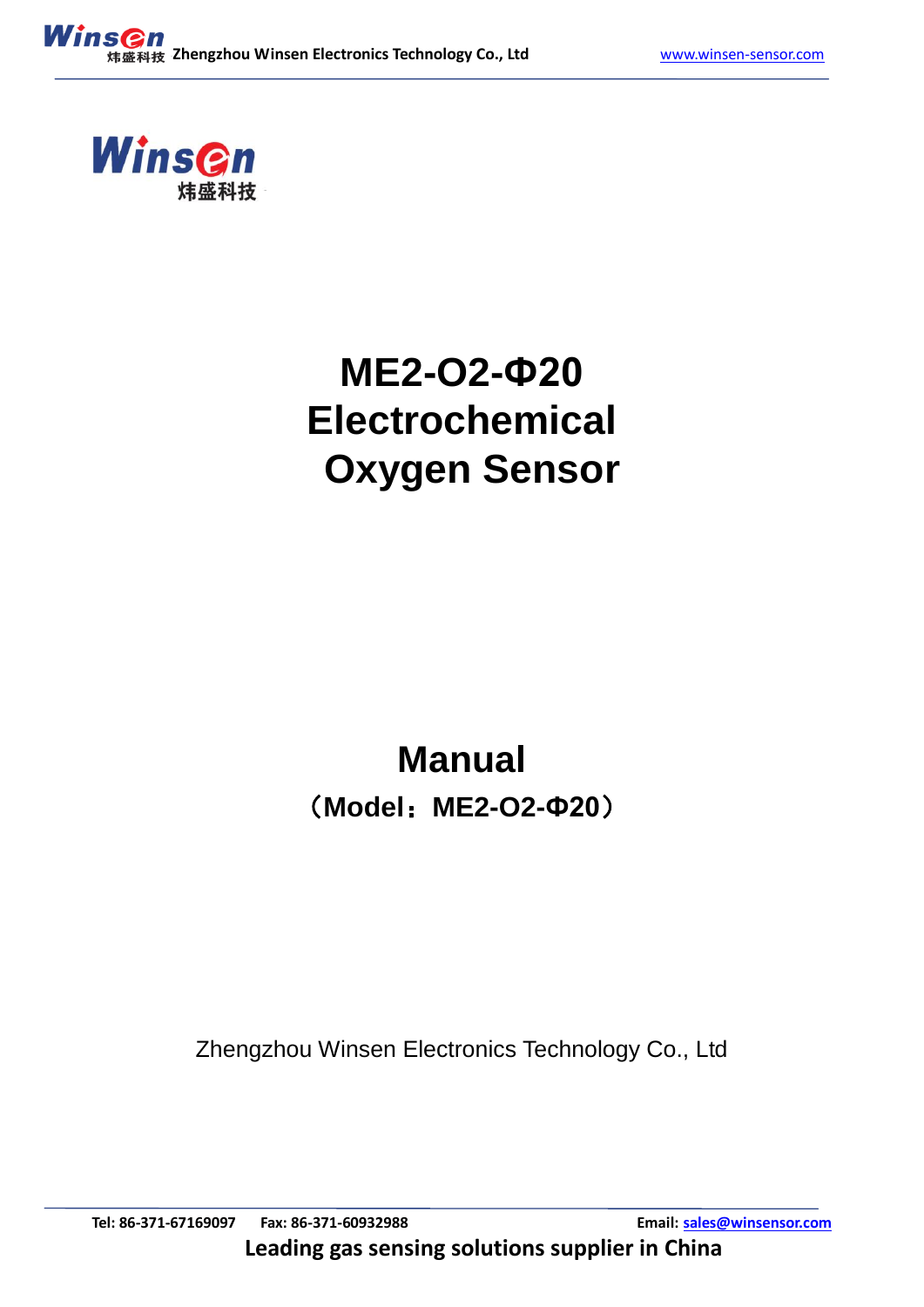## ME2-O2-Ф20 **Oxygen Sensor**

ME2-O2-Ф20 electrochemical sensor detect gas concentration by measuring current based on the electrochemical principle, which utilizes the electrochemical oxidation process of target gas on the working electrode inside the electrolytic cell, the current produced in electrochemical reaction of the target gas are in direct proportion with its concentration while following Faraday law, then concentration of the gas could be get by measuring value of current.

## **1. Features**

- \* Low consumption
- \* High precision
- \* High sensitivity
- \* Wide linear range
- \* Good anti-interference ability
- \* Excellent repeatability and stability

## **2. Application**

Detecting O2 in mine, industry and environmental protection field.

## **3. Technical Parameter 4. External dimension**

| Item                                                           | Parameter                         |
|----------------------------------------------------------------|-----------------------------------|
| Detection gas                                                  | O <sub>2</sub>                    |
| <b>Measurement Range</b>                                       | $0 \sim$ 25%Vol                   |
| Max detecting                                                  | 30%Vol                            |
| concentration                                                  |                                   |
| Sensitivity                                                    | $(0.1 - 0.3)$ mA (ln air)         |
| Response time $(T_{90})$                                       | ≤15S                              |
| Load resistance                                                | 10 $k\Omega$                      |
| (recommended)                                                  |                                   |
| Repeatability                                                  | $<$ 2% output value               |
| Stability ( / month)                                           | $<$ 2%                            |
| Zero drift $(.20^{\circ}\mathrm{C} \sim 40^{\circ}\mathrm{C})$ | ≤0.1% $vol$                       |
| Storage temperature                                            | -20 $\degree$ $\sim$ 50 $\degree$ |
| <b>Storage Humidity</b>                                        | 0% $\sim$ 99% RH                  |
| Pressure range                                                 | normal atmosphere $\pm$ 10%       |
| Anticipated using life                                         | 2 years                           |
|                                                                |                                   |



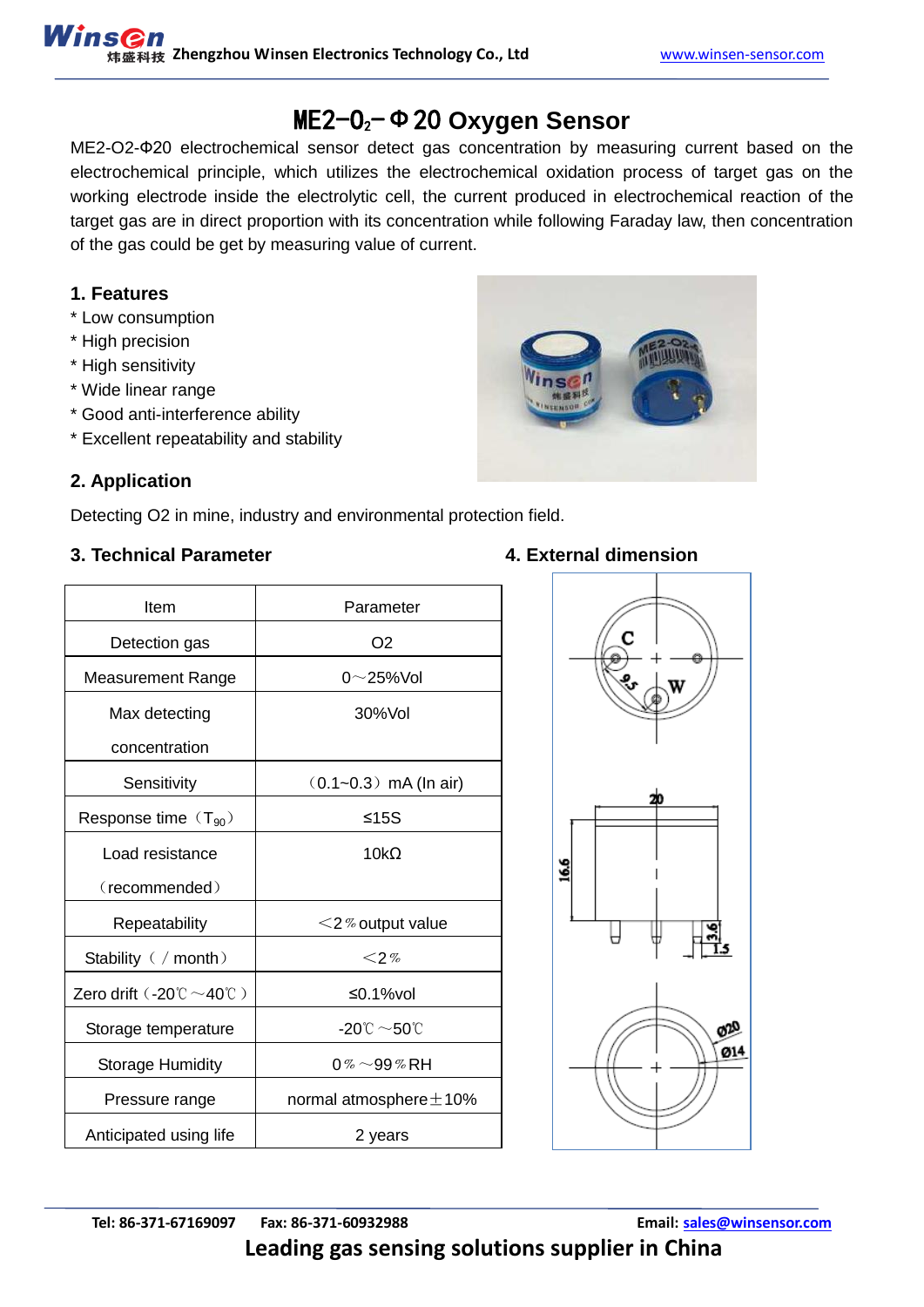## **5.Characterization**

Features of Sensitivity, response and output signal **Data graph of concentration linearity features** 



## **6.Basic circuit**





**Tel: 86-371-67169097 Fax: 86-371-60932988 Email: [sales@winsensor.com](mailto:sales@winsensor.com) Leading gas sensing solutions supplier in China**